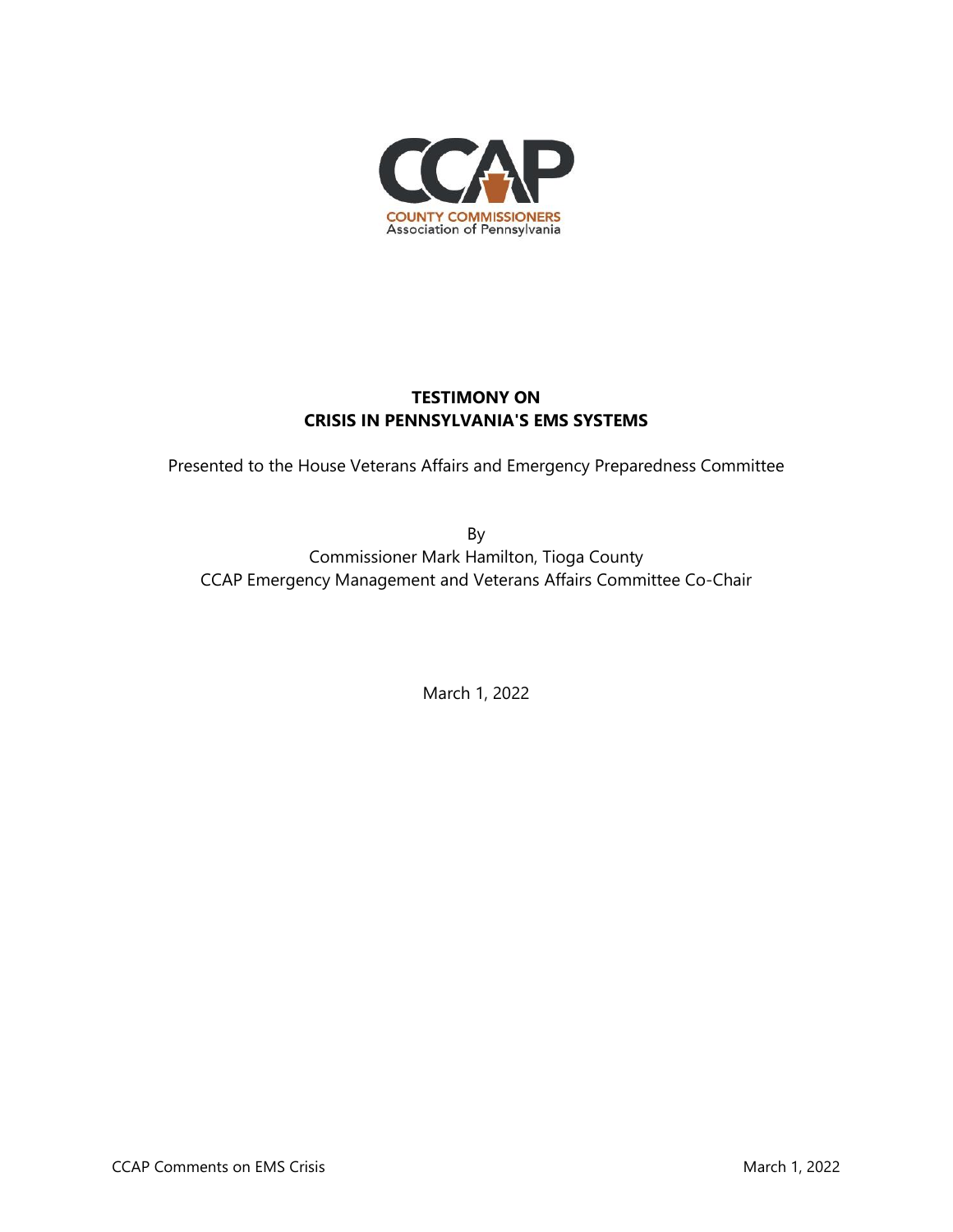Good afternoon. I am Mark Hamilton, a Tioga County commissioner and co-chair of the newlycreated Emergency Management and Veterans Affairs Committee for the County Commissioners Association of Pennsylvania (CCAP). The Association is a non-profit, non-partisan association providing legislative, educational, insurance, research, technology, and similar services on behalf of all of the commonwealth's 67 counties. Thank you for the opportunity to be here today to discuss the history of CCAP's involvement in seeking solutions to the emergency medical services (EMS) crisis in Pennsylvania.

Before diving into some legislative solutions counties have identified to aid in this crisis, it is important to note how we got to this point and why counties are engaging in conversations related to EMS. As we are all aware, emergency medical services in Pennsylvania are in crisis, affirmed by findings of multiple studies and most prominently in the 2004 SR 60 report, and reaffirmed in the report of the legislature's SR 6 Commission, released in 2018. The SR 60 report was groundbreaking, with an extensive set of findings and concurrent recommendations on both fire and EMS services. The successor SR 6 Commission, in turn, found that many of the circumstances and conclusions of the SR 60 report remained unchanged, and developed updated findings and recommendations, which are now serving as the basis for legislative activity.

While counties do not have direct responsibility for EMS in Pennsylvania, we recognize that our municipalities have varying capacities to organize, promote or provide emergency services. Emergency medical services in Pennsylvania are a mix of public and private, although mostly public, and of those that are public, most are primarily, if not exclusively volunteer, with some integrated with fire services. Most are organized at the municipal level, but typically covering service territories outside those boundaries, in part because other areas lack service, in part because of differences in certification levels and hence protocols on dispatch, and in part because of backup service response needs when covering for units already out on responses. Issues with service capacity are shared between urban and rural areas, although the basis for those capacity differences may be different. And while professionalism – including training, certification, and equipment – has evolved considerably in tandem with evolution of the health care industry overall, the resource requirements of the system are increasingly unsustainable.

With that in mind, counties have expressed a need to explore whether they could help address the issues raised in the SR 60 and SR 6 reports, focusing on EMS, and whether other models may be available, either regionally or countywide, in providing those services. In 2019, CCAP developed an EMS Task Force, which I had the honor of co-chairing. The Task Force convened stakeholders including municipalities, state agencies, consultants and others to review the causes and issues and to make findings and recommendations, all in the context of determining whether counties are positioned to play any role in assuring reliable provision of this vital public service. The Task Force also reviewed the study that was performed in Pike County, which had a large impact on our work, research and understanding of the local impacts.

In the broadest context, the Task Force divided its work among specific topic areas, with a set of recommendations for each, including reference to the relevant SR 6 recommendations, the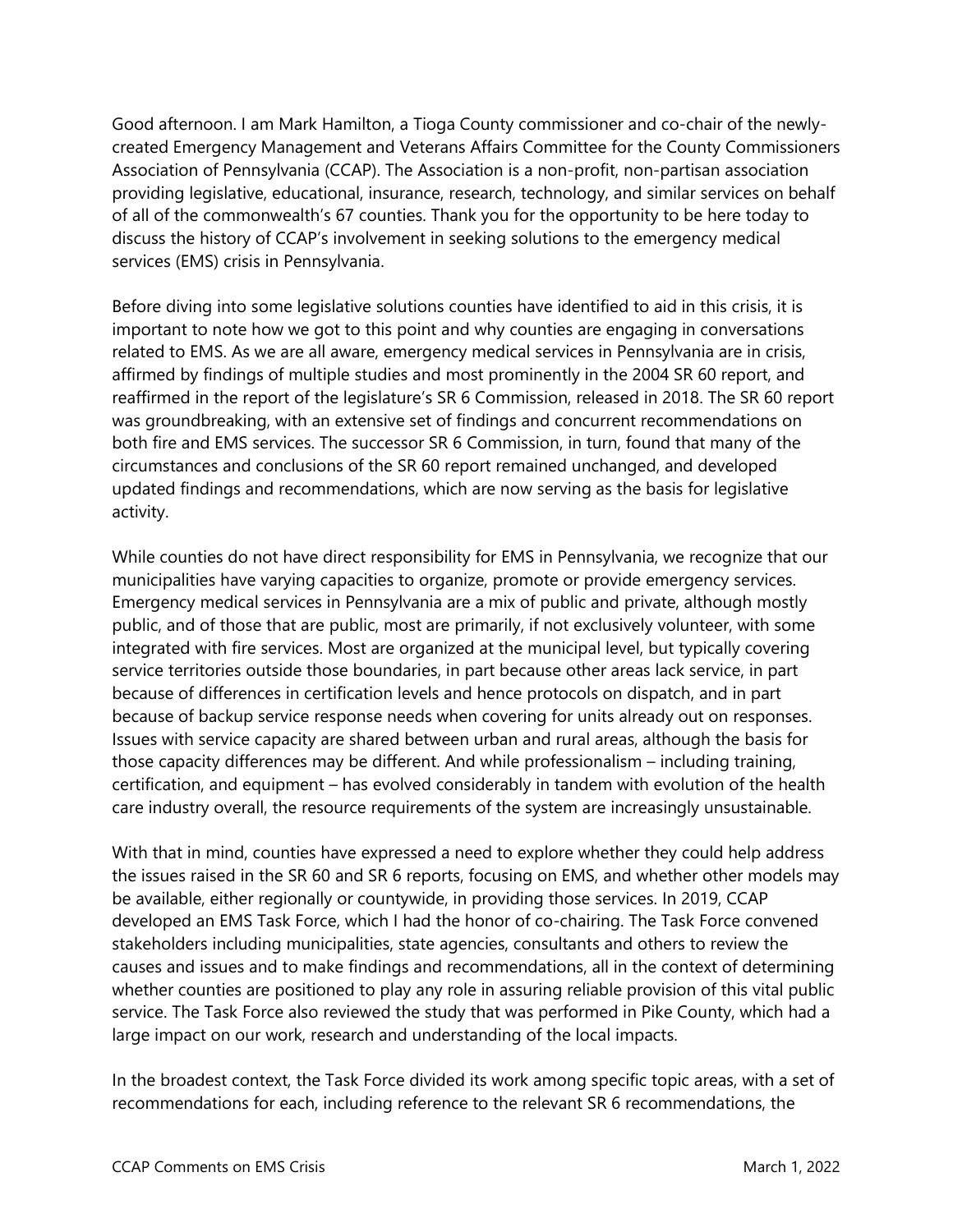related policy considerations, and a discussion of opportunities for counties to contribute to the solution, including retention and recruitment, reimbursement rates, funding, coverage standards and capacity, service models, risk reduction, EMS Act and regulations, technology support, and training requirements. The full Task Force report, released in November 2019, is available on the CCAP website at [www.pacounties.org.](http://www.pacounties.org/) Solutions to the EMS crisis has been critical to counties as it directly impacts residents, so much so that it was featured on the county government priorities issue list in recent years.

The Task Force focused on the needed ability to foster and facilitate local solutions that fit individual community needs and have the input of all local officials and EMS providers. From that work, counties identified the need for a toolbox to aid in discussions and provide best practices for solutions that best fit local needs. To aid in the development of that toolkit, CCAP has begun work with the Department of Community and Economic Development and their chosen consultant, MCM Consulting Group Inc. (MCM), on a pilot project to evaluate the current status of EMS in the commonwealth. The goal of this study is to provide information on the current status of EMS in certain county pilot regions of the commonwealth (Butler/Mercer and Tioga/Lycoming/Sullivan) in hopes of being able to utilize the details from this study to develop resources and strategies to meet community EMS needs and will ultimately assist with the development of a toolbox that other counties will then be able to leverage to guide local evaluations.

One of the other primary recommendations developed by the CCAP EMS Task Force, created in response to a desire by counties to explore where they might support efforts to assure reliable and sustainable emergency services, is to develop statutory authorization for county or multimunicipal authorities that would be capable of countywide or regional service delivery, including paid staffing, optimization of service deployment and service areas and dedicated funding sources. In general, the concept is an option to enable new models for providing EMS by granting significant flexibility on service, structure, funding, and related matters to be able to match local needs and circumstances.

As such, CCAP supports SB 698, which would allow for the creation of countywide or multimunicipal Public Safety Authorities, including providing fire protection services and emergency medical services. Forming and participating in an EMS authority is a local decision, and the bill directs the Department of Community and Economic Development to work with relevant stakeholders to develop guidance and assistance for counties to create public safety authorities and contract to provide educational and technical assistance. It is important to highlight that SB 698 simply provides and codifies an option, not a mandate, for counties or municipalities to create Public Safety Authorities that would continue to allow EMS agencies to retain autonomy while finding ways of structuring support and funding that work for their communities. The county cannot simply take over service provision, but will have to work to bring stakeholders together to build buy-in and trust to whatever model and solutions are ultimately developed locally.